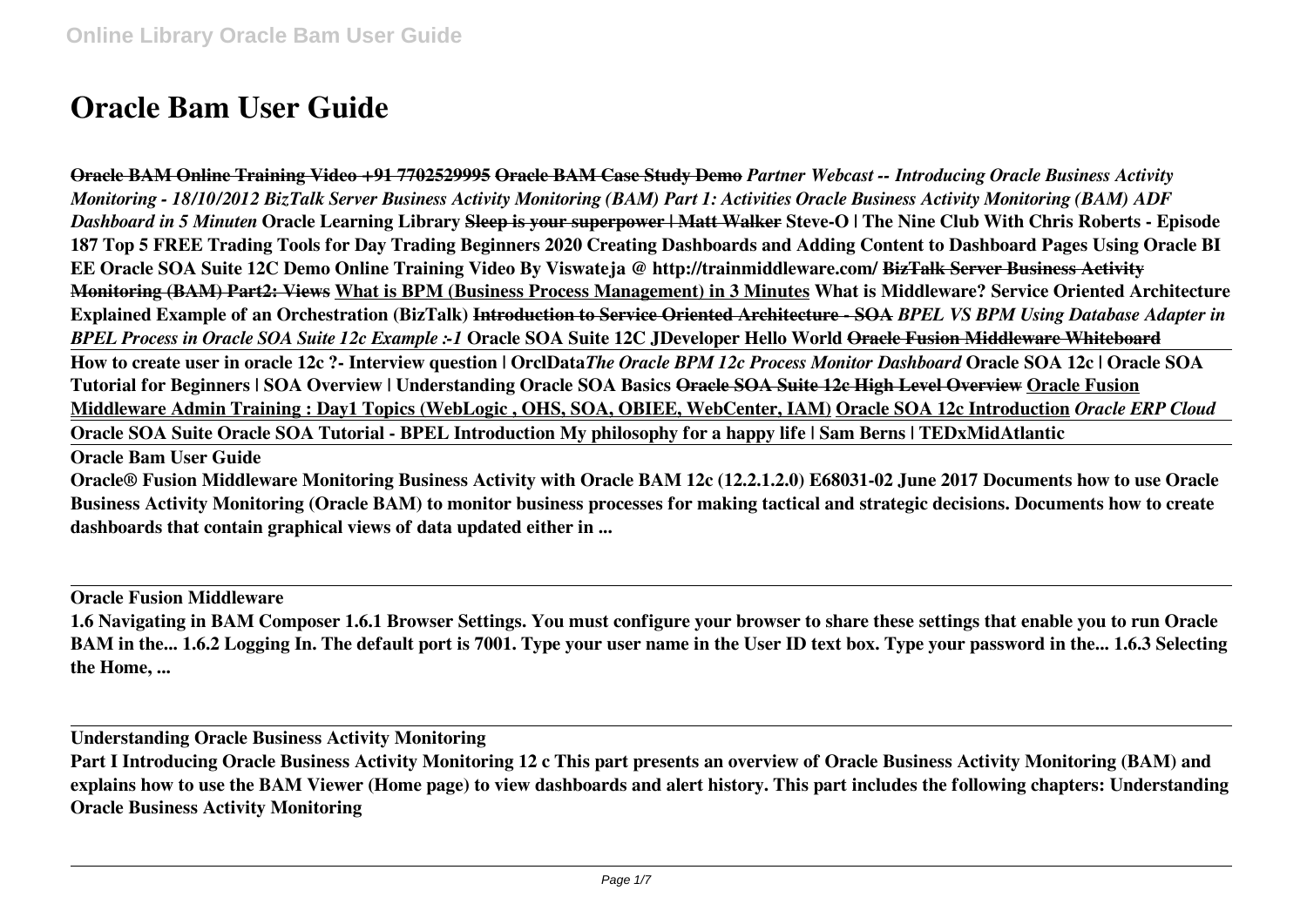**Introducing Oracle Business Activity Monitoring 12c**

**Oracle BAM Active Studio is the thin user interface for the power user. Through Oracle BAM Active Studio, the power user can create and edit reports. Reports can be shared with other users and rules can be created for determining the scheduling and delivery of the reports. Report types include charts, lists, KPIs, crosstabs, spreadsheets, and more.**

**Introduction to Oracle Business Activity Monitoring - 11g ...**

**Using Oracle Business Activity Monitoring (Oracle BAM) to monitor business processes for making tactical and strategic decisions. Creating dashboards that contain graphical views of data updated either in real time as streams or on a scheduled basis. Integrating Oracle BAM with both the Oracle SOA Suite and the Oracle Business Process ...**

**Monitoring Business Activity with Oracle BAM - docs.oracle.com**

**Oracle BAM Active Studio is the thin user interface for the power user. Through Oracle BAM Active Studio, the power user can create and edit reports. Reports can be shared with other users and rules can be created for determining the scheduling and delivery of the reports. Report types include charts, lists, KPIs, crosstabs, spreadsheets, and more.**

**Introduction to Oracle Business Activity Monitoring File Type PDF Oracle Bam Guide designer can choose which fields and in what order the user will see when they drill through to the low-level details.**

**Oracle Bam Guide - wpbunker.com**

**Oracle Bam User Guide Oracle BAM Web applications are the user interfaces for creating dashboards and alerts, building the data model, viewing reports, and managing users. Oracle BAM Start Page The Oracle BAM start page provides a login screen and access to Oracle BAM Active Viewer, Active Studio, Architect, and Administrator Web applications.**

**Oracle Bam User Guide - pekingduk.blstr.co**

**Oracle BAM is monitored using the BAM Composer, the Oracle Enterprise Manager Fusion Middleware Control, and Oracle User Messaging Service. You monitor continuous queries and viewsets on the Administrator page in BAM Composer.**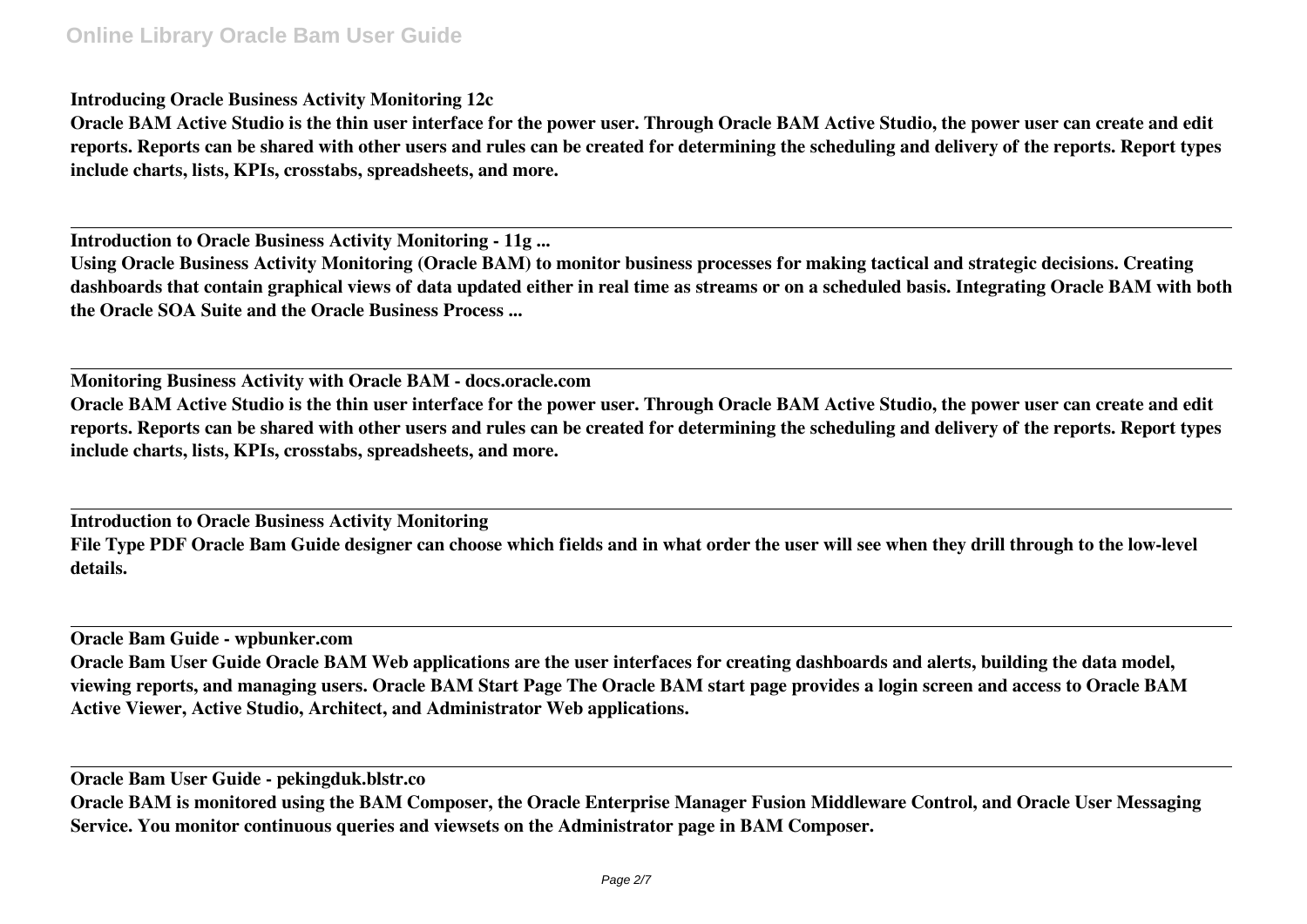**Monitoring and Managing Oracle BAM Download File PDF Oracle Bam Guide time of 11g to 12c Migration in Oracle BAM 12.1 Oracle announces the availability of the 16.3.3 release of the integration platform as a service (iPaaS) SOA Cloud Service (SOA CS) with a new**

**Oracle Bam Guide - lcau.cryptoneumcoin.co**

**Oracle BAM users and groups are created in Oracle WebLogic Server Administration Console (or in a security provider configured for your Oracle WebLogic Server); application-level roles are administered and new groups/roles and policies/grants can be created in Fusion Middleware Control (in Application Policies); and the users' Oracle BAM objects are managed in Oracle BAM Administrator.**

**Managing Oracle Business Activity Monitoring Only an Oracle BAM user with an Administrator role can create data objects, modify their structure and metadata, and grant security permissions to other roles. For more information, see Creating and Managing Oracle BAM Data Objects. 5.1.3 Data Object Types There are four types of data objects:**

**Monitoring Business Activity with Oracle BAM Select the Oracle BAM user whom the alert runs as. You can select only one run-as user. The default run-as user is you, the logged-in Oracle BAM user who is creating the alert. You can select a different run-as user if another user has greater permissions to access the data object being monitored.**

**Monitoring Business Activity with Oracle BAM**

**Oracle BAM supports drilling to details which allows the end user to see the lowest level of detail for the data which was used to calculate a particular element of the chart. The dashboard designer can choose which fields and in what order the user will see when they drill through to the low-level details.**

**Oracle Business Activity Monitoring**

**The legacy web services allow users to manipulate BAM 11g Data Objects in the Oracle BAM 12c Server by inserting, updating, deleting, and upserting rows into the Data Objects. The following operations are supported by these web service interfaces. Batch performs batch operations on**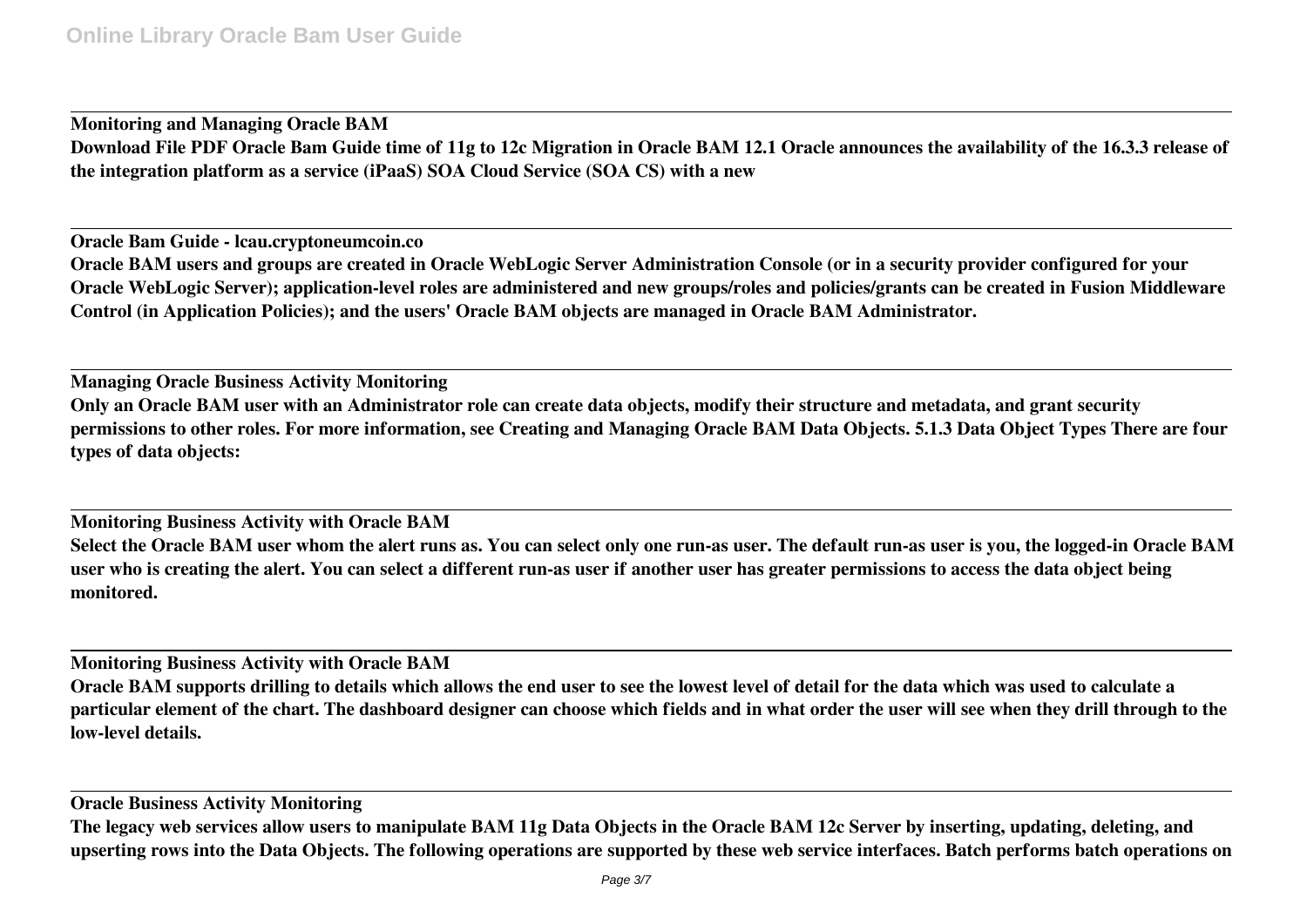**a data object. Batch is not available in the DataObjectOperationsByName web service.**

**Using Oracle BAM Web Services Download Ebook Oracle Bam User Guide Pete Wang "Oracle BAM 11gR1 Handbook" is a practical best practices tutorial focused entirely on Oracle Business Activity Monitoring. An intermediate-to-advanced guide, step-by-step instructions and an accompanying Questia Public Library has long been a favorite choice of librarians and scholars for research help.**

**Oracle Bam User Guide - princess.kingsbountygame.com**

**Oracle Bam Guide Oracle BAM uses Oracle Data Integrator to select the correct raw data and then transform and perform calculations required by the data designer. The transformed data is delivered to the Oracle BAM Active Data Cache in a ready-to-use state for fast access. Oracle BAM consists of several components: Introduction to Oracle Business Activity Monitoring - 11g**

**Oracle BAM Online Training Video +91 7702529995 Oracle BAM Case Study Demo** *Partner Webcast -- Introducing Oracle Business Activity Monitoring - 18/10/2012 BizTalk Server Business Activity Monitoring (BAM) Part 1: Activities Oracle Business Activity Monitoring (BAM) ADF Dashboard in 5 Minuten* **Oracle Learning Library Sleep is your superpower | Matt Walker Steve-O | The Nine Club With Chris Roberts - Episode 187 Top 5 FREE Trading Tools for Day Trading Beginners 2020 Creating Dashboards and Adding Content to Dashboard Pages Using Oracle BI EE Oracle SOA Suite 12C Demo Online Training Video By Viswateja @ http://trainmiddleware.com/ BizTalk Server Business Activity Monitoring (BAM) Part2: Views What is BPM (Business Process Management) in 3 Minutes What is Middleware? Service Oriented Architecture Explained Example of an Orchestration (BizTalk) Introduction to Service Oriented Architecture - SOA** *BPEL VS BPM Using Database Adapter in BPEL Process in Oracle SOA Suite 12c Example :-1* **Oracle SOA Suite 12C JDeveloper Hello World Oracle Fusion Middleware Whiteboard How to create user in oracle 12c ?- Interview question | OrclData***The Oracle BPM 12c Process Monitor Dashboard* **Oracle SOA 12c | Oracle SOA Tutorial for Beginners | SOA Overview | Understanding Oracle SOA Basics Oracle SOA Suite 12c High Level Overview Oracle Fusion Middleware Admin Training : Day1 Topics (WebLogic , OHS, SOA, OBIEE, WebCenter, IAM) Oracle SOA 12c Introduction** *Oracle ERP Cloud* **Oracle SOA Suite Oracle SOA Tutorial - BPEL Introduction My philosophy for a happy life | Sam Berns | TEDxMidAtlantic Oracle Bam User Guide**

**Oracle® Fusion Middleware Monitoring Business Activity with Oracle BAM 12c (12.2.1.2.0) E68031-02 June 2017 Documents how to use Oracle Business Activity Monitoring (Oracle BAM) to monitor business processes for making tactical and strategic decisions. Documents how to create dashboards that contain graphical views of data updated either in ...**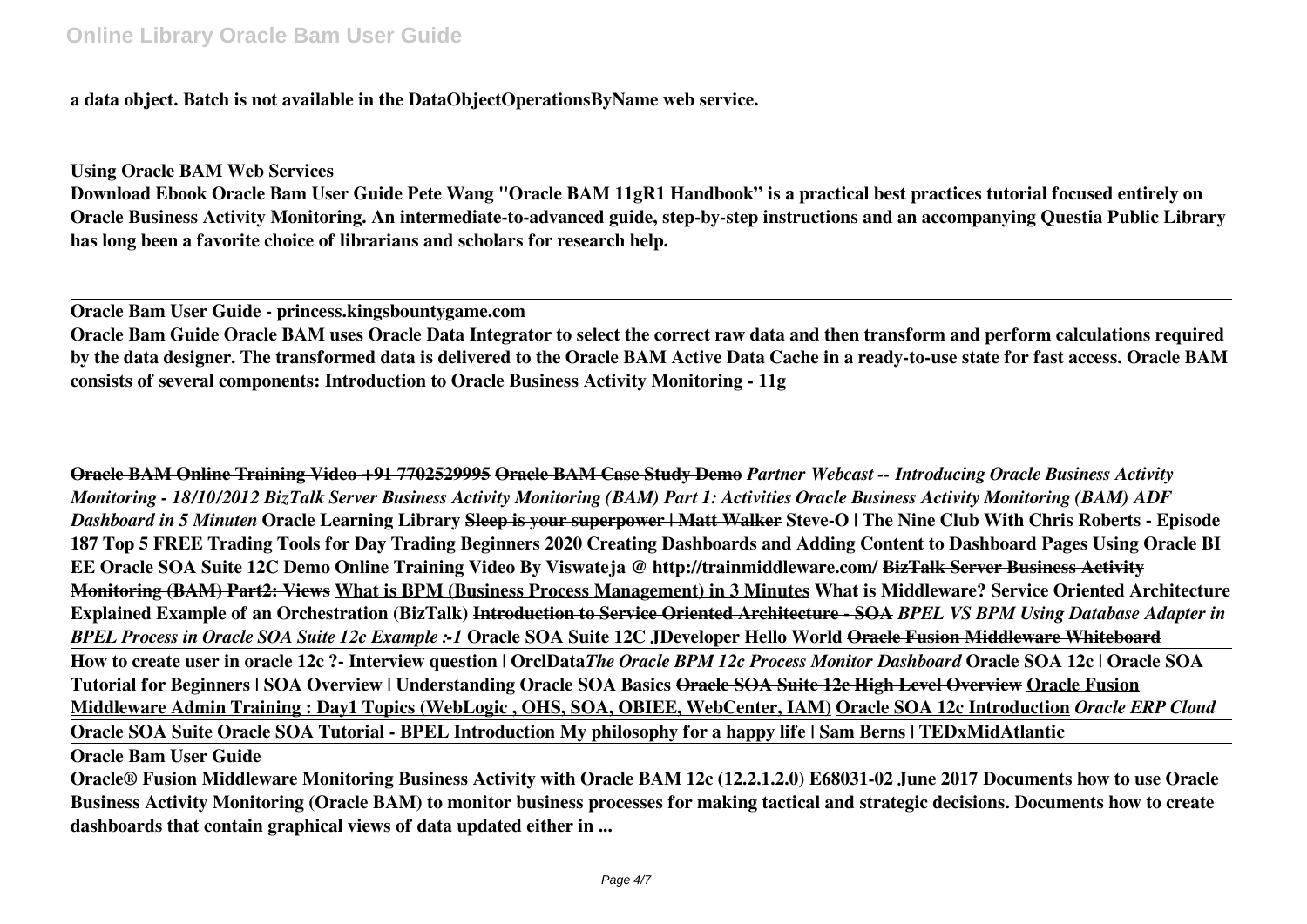## **Oracle Fusion Middleware**

**1.6 Navigating in BAM Composer 1.6.1 Browser Settings. You must configure your browser to share these settings that enable you to run Oracle BAM in the... 1.6.2 Logging In. The default port is 7001. Type your user name in the User ID text box. Type your password in the... 1.6.3 Selecting the Home, ...**

**Understanding Oracle Business Activity Monitoring Part I Introducing Oracle Business Activity Monitoring 12 c This part presents an overview of Oracle Business Activity Monitoring (BAM) and explains how to use the BAM Viewer (Home page) to view dashboards and alert history. This part includes the following chapters: Understanding Oracle Business Activity Monitoring**

**Introducing Oracle Business Activity Monitoring 12c Oracle BAM Active Studio is the thin user interface for the power user. Through Oracle BAM Active Studio, the power user can create and edit reports. Reports can be shared with other users and rules can be created for determining the scheduling and delivery of the reports. Report types include charts, lists, KPIs, crosstabs, spreadsheets, and more.**

**Introduction to Oracle Business Activity Monitoring - 11g ...**

**Using Oracle Business Activity Monitoring (Oracle BAM) to monitor business processes for making tactical and strategic decisions. Creating dashboards that contain graphical views of data updated either in real time as streams or on a scheduled basis. Integrating Oracle BAM with both the Oracle SOA Suite and the Oracle Business Process ...**

**Monitoring Business Activity with Oracle BAM - docs.oracle.com**

**Oracle BAM Active Studio is the thin user interface for the power user. Through Oracle BAM Active Studio, the power user can create and edit reports. Reports can be shared with other users and rules can be created for determining the scheduling and delivery of the reports. Report types include charts, lists, KPIs, crosstabs, spreadsheets, and more.**

**Introduction to Oracle Business Activity Monitoring File Type PDF Oracle Bam Guide designer can choose which fields and in what order the user will see when they drill through to the low-level**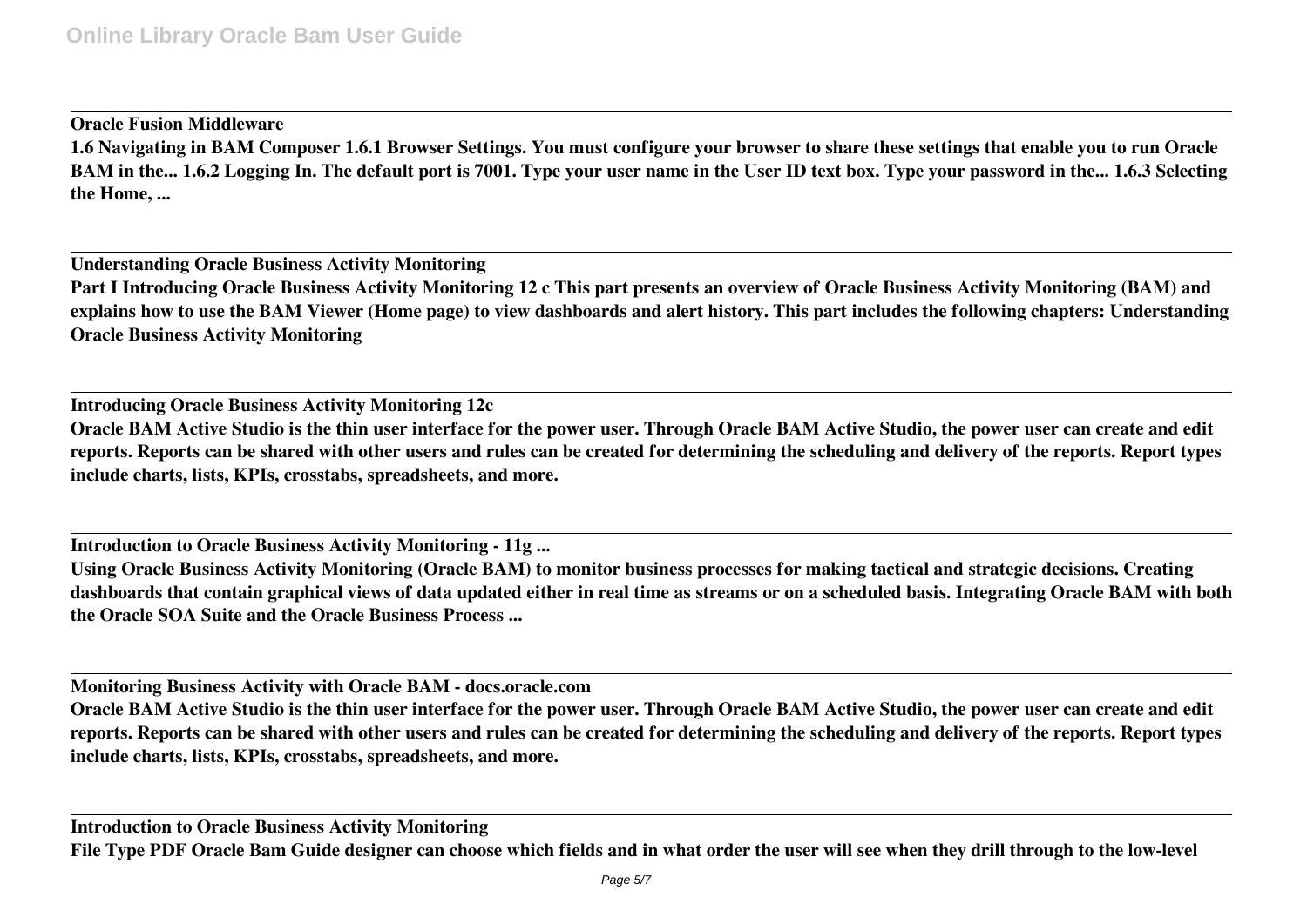**details.**

**Oracle Bam Guide - wpbunker.com Oracle Bam User Guide Oracle BAM Web applications are the user interfaces for creating dashboards and alerts, building the data model, viewing reports, and managing users. Oracle BAM Start Page The Oracle BAM start page provides a login screen and access to Oracle BAM Active Viewer, Active Studio, Architect, and Administrator Web applications.**

**Oracle Bam User Guide - pekingduk.blstr.co Oracle BAM is monitored using the BAM Composer, the Oracle Enterprise Manager Fusion Middleware Control, and Oracle User Messaging Service. You monitor continuous queries and viewsets on the Administrator page in BAM Composer.**

**Monitoring and Managing Oracle BAM Download File PDF Oracle Bam Guide time of 11g to 12c Migration in Oracle BAM 12.1 Oracle announces the availability of the 16.3.3 release of the integration platform as a service (iPaaS) SOA Cloud Service (SOA CS) with a new**

**Oracle Bam Guide - lcau.cryptoneumcoin.co**

**Oracle BAM users and groups are created in Oracle WebLogic Server Administration Console (or in a security provider configured for your Oracle WebLogic Server); application-level roles are administered and new groups/roles and policies/grants can be created in Fusion Middleware Control (in Application Policies); and the users' Oracle BAM objects are managed in Oracle BAM Administrator.**

**Managing Oracle Business Activity Monitoring**

**Only an Oracle BAM user with an Administrator role can create data objects, modify their structure and metadata, and grant security permissions to other roles. For more information, see Creating and Managing Oracle BAM Data Objects. 5.1.3 Data Object Types There are four types of data objects:**

**Monitoring Business Activity with Oracle BAM Select the Oracle BAM user whom the alert runs as. You can select only one run-as user. The default run-as user is you, the logged-in Oracle BAM**